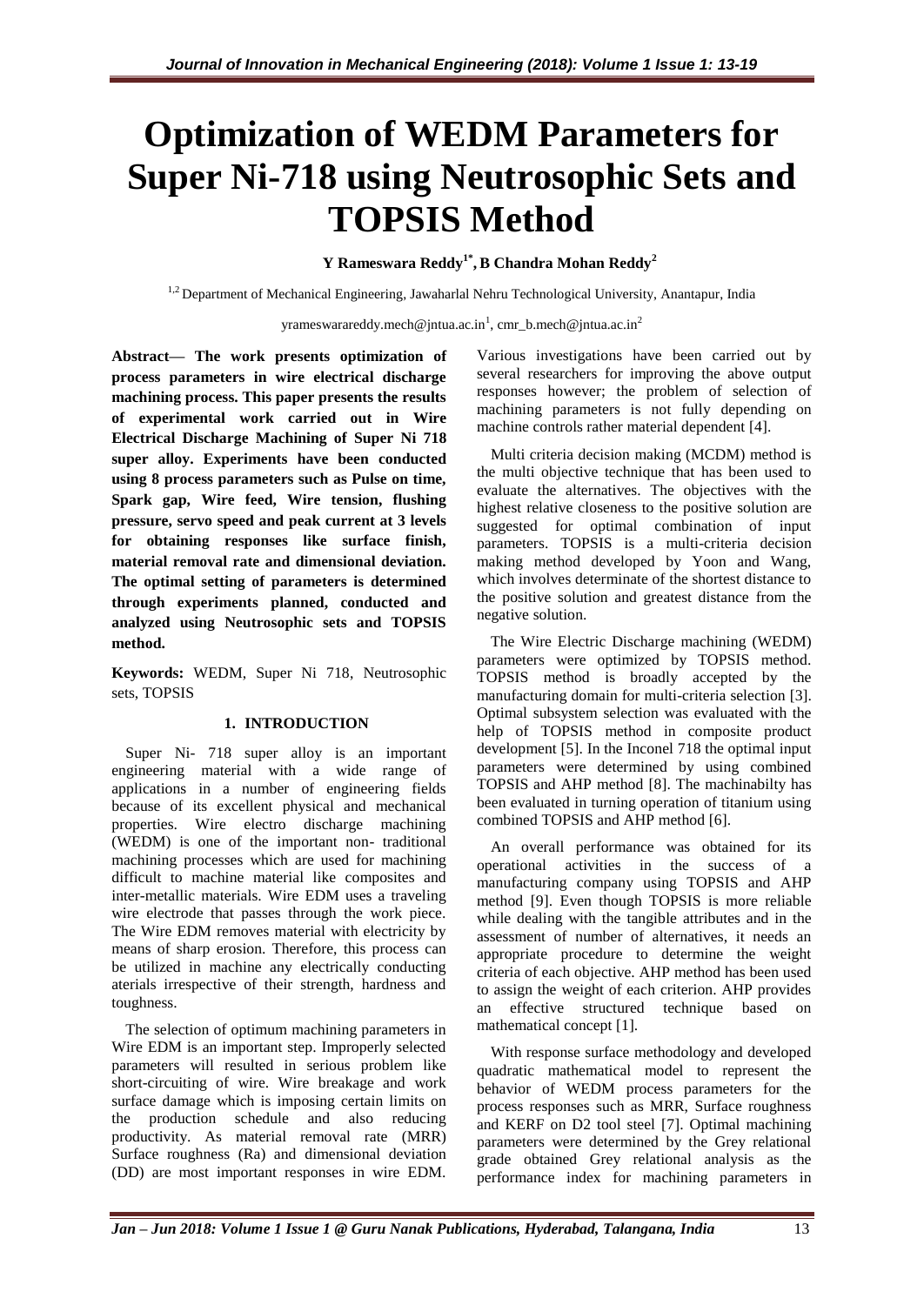WEDM for parameters such as Work piece polarity, pulse on time, duty factor open discharge voltage, discharge current, and dielectric fluid were optimized with considerations of multiple performance characteristics including MRR, SR and Electrode wear ration [3].

# **2. EXPERIMENTAL DETAILS**

In the present research work Ultra Cut CNC F2 WEDM Machine was used for the study. A block of Super Ni 718 (Ni 55%, Cr 21%, Mb 3.3%, C 0.045%, Mn 0.35%, Si 0.35%, S 0.01% , Ti 0.052, and balance Fe) with  $100 \text{mm} \times 100 \text{mm} \times 10 \text{ mm}$  size. The parameter constant during machining are wire/electrode (Zinc coated copper wire, dia 0.25 mm). The 8 input variables were selected after an extensive literature review and subsequent preliminary investigations.

Their limits were set on the basis of capacity and limiting conditions of the WEDM, ensuring continuous cutting by avoiding the breakages of the wire, as listed in Table 1. The most important performance measures in WEDM are Material removal rate (MRR), Surface roughness (Ra) and Dimensional deviation (DD). Taguchi's L27 orthogonal array is used to evaluate the effect of machining parameters on performance characteristics. Table 2 shows that the experimental data with L27 orthogonal array.

# **3**. **METHODOLOGY**

Techniques for order preference by similarity to ideal solutions (TOPSIS):

The TOPSIS method was developed by Hwang and Yoon. This method is based on the concept that chosen alternative should have the shortest Euclidean distance from the ideal solution and farthest from the negative ideal solution. The ideal solution is a hypothetical solution for which all attribute values correspond to the maximum attribute values in the data base comprising the satisfying solutions; the negative ideal solution is the hypothetical solution for which all attribute values corresponding to the minimum attribute values in the database. TOPSIS thus gave a solution that is not only closest to the hypothetically best but also farthest from the hypothetical worst.

The procedural steps for the present research work are listed below:

Step 1: The objective and the important evaluation attributes are determined. For this particular problem MRR is considered as a beneficial attribute and (i.e.) maximization, while micro hardness and surface roughness and dimensional deviation are considered as non-beneficial attributes (i.e.) minimization.

| Table 1 Process Parameters, Symbols and their |  |
|-----------------------------------------------|--|
| Ranges                                        |  |

| S.<br>No.      | <b>Parameter</b>     | <b>Symbol</b>  | <b>Level</b><br>1 | Level<br>2 | <b>Level</b><br>3 |
|----------------|----------------------|----------------|-------------------|------------|-------------------|
| 1              | Pulse on time        | TON $(\mu s)$  | 105               | 115        | 120               |
| $\overline{2}$ | Pulse off time       | TOFF $(\mu s)$ | 50                | 55         | 60                |
| 3              | Corner Servo         | CS (Volts)     | 70                | 150        | 230               |
| 4              | Pressure             | WP<br>(Kg/cm2) | 5                 | 10         | 15                |
| 5              | Wire Feed            | WF<br>(m/min)  | 4                 | 8          | 12                |
| 6              | <b>Wire Tension</b>  | WТ<br>$(Kg-f)$ | 4                 | 8          | 12                |
| 7              | Spark Gap<br>Voltage | SV (Volts)     | 20                | 25         | 30                |
| 8              | Servo Feed           | SF<br>(mm/min) | 2100              | 2120       | 2140              |

Step 2: All the information available is represented in the form of a decision matrix.

Table 2 Experimental Data using L27 Orthogonal Array

| Exp. No.       | <b>MRR</b> (mm/min) | Ra (µm)        | DD(%) |
|----------------|---------------------|----------------|-------|
| $\mathbf{1}$   | 0.85                | 1.62           | 0.593 |
| $\overline{c}$ | 0.79                | 1.86           | 0.457 |
| 3              | 0.69                | 1.68           | 0.473 |
| $\overline{4}$ | 1.02                | 2.34           | 0.486 |
| 5              | 0.67                | 1.48           | 0.368 |
| 6              | 1.03                | 2.29           | 0.189 |
| $\overline{7}$ | 0.33                | 1.7            | 0.327 |
| 8              | 0.78                | 2.3            | 0.129 |
| 9              | 1.01                | 1.96           | 0.52  |
| 10             | 0.87                | 2.76           | 0.396 |
| 11             | 0.5                 | 1.73           | 0.57  |
| 12             | 1.04                | 2.56           | 0.289 |
| 13             | 0.72                | 1.72           | 0.395 |
| 14             | 0.92                | 2.32           | 0.287 |
| 15             | 0.78                | 1.39           | 0.32  |
| 16             | 0.89                | 2.2            | 0.123 |
| 17             | 0.54                | 1.46           | 0.533 |
| 18             | 1.02                | 2.59           | 0.268 |
| 19             | 0.78                | 2.32           | 0.37  |
| 20             | 0.57                | $\mathfrak{2}$ | 0.293 |
| 21             | 0.68                | 2.53           | 0.697 |
| 22             | 0.68                | 1.79           | 0.253 |
| 23             | 0.87                | 2.03           | 0.387 |
| 24             | $\mathbf{1}$        | 2.12           | 0.223 |
| 25             | 0.96                | 1.99           | 0.249 |
| 26             | 0.95                | 1.96           | 0.4   |
| 27             | 0.93                | 1.91           | 0.317 |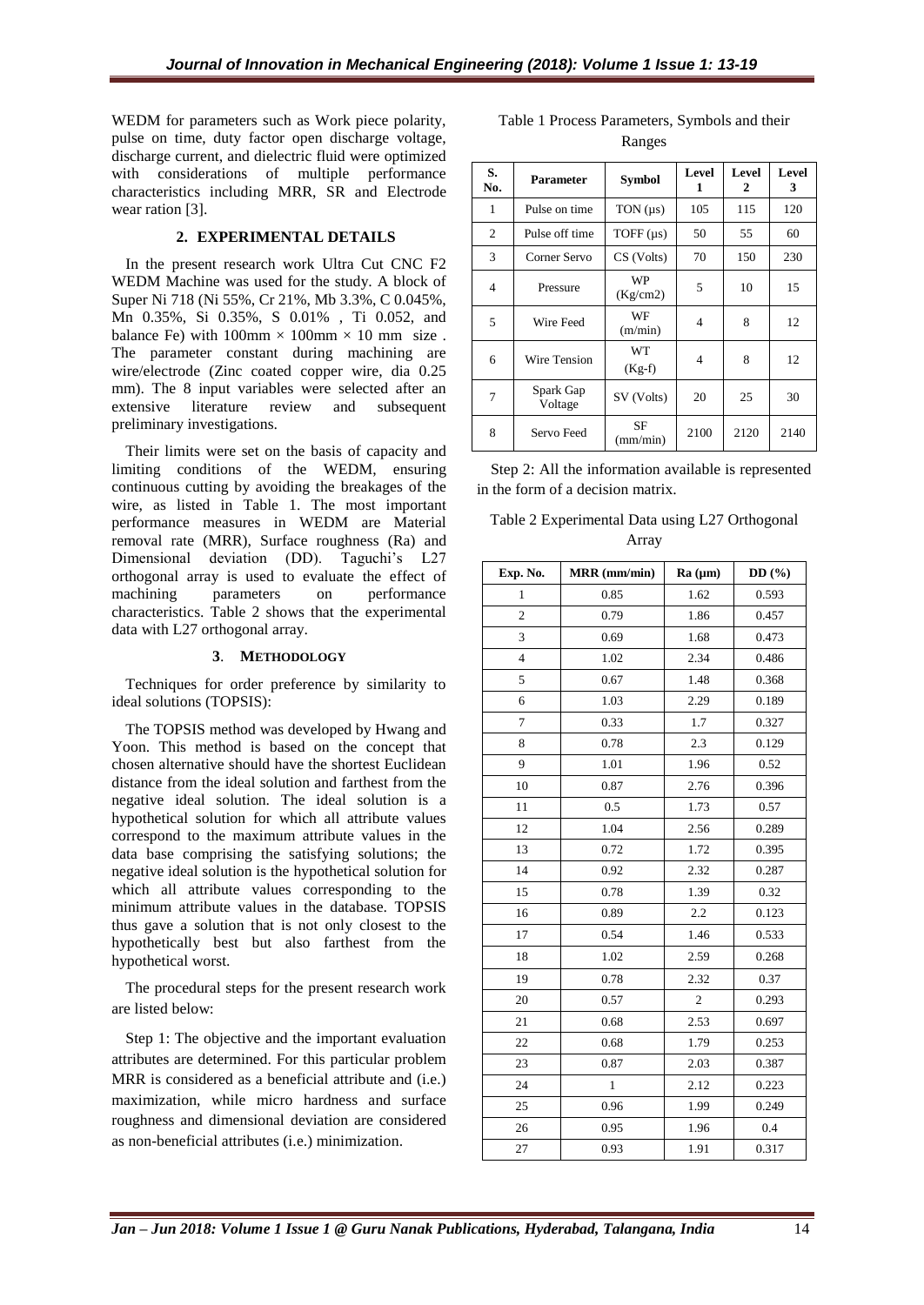Step 3: The normalized matrix  $N_{ii}$  is determined by using the following formula

$$
N_{ij} = \frac{x_{ij}}{\sqrt{\sum x_{ij}^2}}\tag{1}
$$

Table 3 Normalized Values

| <b>MRR</b><br>(mm/min) | surface<br><b>Roughness</b><br>(microns) | <b>Dimensional</b><br>Deviation (DD) % |
|------------------------|------------------------------------------|----------------------------------------|
| 0.732                  | 0.832                                    | 0.181                                  |
| 0.648                  | 0.657                                    | 0.418                                  |
| 0.507                  | 0.788                                    | 0.390                                  |
| 0.972                  | 0.307                                    | 0.368                                  |
| 0.479                  | 0.934                                    | 0.573                                  |
| 0.986                  | 0.343                                    | 0.885                                  |
| 0.000                  | 0.774                                    | 0.645                                  |
| 0.634                  | 0.336                                    | 0.990                                  |
| 0.958                  | 0.584                                    | 0.308                                  |
| 0.761                  | 0.000                                    | 0.524                                  |
| 0.239                  | 0.752                                    | 0.221                                  |
| 1.000                  | 0.146                                    | 0.711                                  |
| 0.549                  | 0.759                                    | 0.526                                  |
| 0.831                  | 0.321                                    | 0.714                                  |
| 0.634                  | 1.000                                    | 0.657                                  |
| 0.789                  | 0.409                                    | 1.000                                  |
| 0.296                  | 0.949                                    | 0.286                                  |
| 0.972                  | 0.124                                    | 0.747                                  |
| 0.634                  | 0.321                                    | 0.570                                  |
| 0.338                  | 0.555                                    | 0.704                                  |
| 0.493                  | 0.168                                    | 0.000                                  |
| 0.493                  | 0.708                                    | 0.774                                  |
| 0.761                  | 0.533                                    | 0.540                                  |
| 0.944                  | 0.467                                    | 0.826                                  |
| 0.887                  | 0.562                                    | 0.780                                  |
| 0.873                  | 0.584                                    | 0.517                                  |
| 0.845                  | 0.620                                    | 0.662                                  |

Step 4: The weighted normalized decision matrix is constructed by multiplying the normalized decision matrix by its associated weights.

$$
W_{ij} = N_{ij} \times W_j \tag{2}
$$

where  $N_{ij}$  is the normalized matrix  $W_j$  is the weight criteria. The weight  $(W_i)$  of each criterion is calculated by AHP method and the detailed procedure is given below.

Determine the relative importance of different attributes with respect to the objective. To do so one must construct a pair-wise comparison matrix. Assuming *N* attributes, the pair-wise comparison of attribute *I* with attribute *j* yields a square matrix *A*   $N \times N$ , where  $a_{ii}$  denotes the comparative importance of attribute *I* with respect to attribute *j*. In the matrix,  $a_{ii} = 1$  when  $i = j$  and  $a_{ii} = 1/a_{ii}$ . This can be described as follows:

 $\overline{\phantom{a}}$ 

Table 4 Score and Weights of Objectives

|     | <b>SCORE</b> | WEIGHTS |
|-----|--------------|---------|
| MRR | 0.4582       | 0.6303  |
| SR. | 0.1642       | 0.2259  |
| DD  | 0.1045       | 0.1437  |

$$
A_{N_NN} = \begin{bmatrix} a_{11} & a_{12} & a_{13} & - & - & a_{1N} \\ a_{21} & a_{22} & a_{23} & - & - & a_{2N} \\ a_{31} & a_{32} & a_{33} & - & - & a_{3N} \\ - & - & - & - & - & - \\ - & - & - & - & - & - \\ a_{N1} & a_{N2} & a_{N3} & - & - & a_{NN} \end{bmatrix}.
$$
 (3)

Pair wise comparison matrix:

$$
A_{N \times N} = \begin{bmatrix} 1 & 3 & 1 \\ \frac{1}{3} & 1 & 1 \\ 1 & 1 & 1 \end{bmatrix}.
$$

|  | Table 5 Aggregated Prioritized Matrix |  |
|--|---------------------------------------|--|
|  |                                       |  |

|            | <b>MRR</b> | <b>SR</b> | DR     |
|------------|------------|-----------|--------|
| <b>MRR</b> | 0.6694     | 0.2886    | 0.1757 |
| <b>SR</b>  | 0.4642     | 0.3786    | 0.3786 |
| DR         | 0.4932     | 0.4571    | 0.3700 |

The relative normalized weight (Wj) of attributes is calculated using neutrosophic sets

Table 6 Decision Maker's Prioritized Matrix in SVNS

| <b>Priorities</b> | <b>MRR</b>               | SR                       | DD                         |
|-------------------|--------------------------|--------------------------|----------------------------|
| MRR               | (1.000)                  | $(0.600\ 0.400$<br>0.200 | $(0.500 \ 0.400$<br>0.300) |
| <b>SR</b>         | $(0.200\ 0.60)$<br>(0.6) | (1.000)                  | $(0.500 \ 0.400$<br>0.400  |
| DD                | $(0.300\ 0.60)$<br>0.50) | $(0.400\ 0.600$<br>0.500 | (1.000)                    |

Determine matrix  $\vec{A}$ 3 and  $\vec{A}$ 4 such that  $\vec{A}$ 3 =  $\vec{A}$ 1× *A*2 and *A*4= *A*3/*A*2,

where  $A_2 = 1 / [W_1, W_2, \dots \dots \dots, W_N]$ .

(4)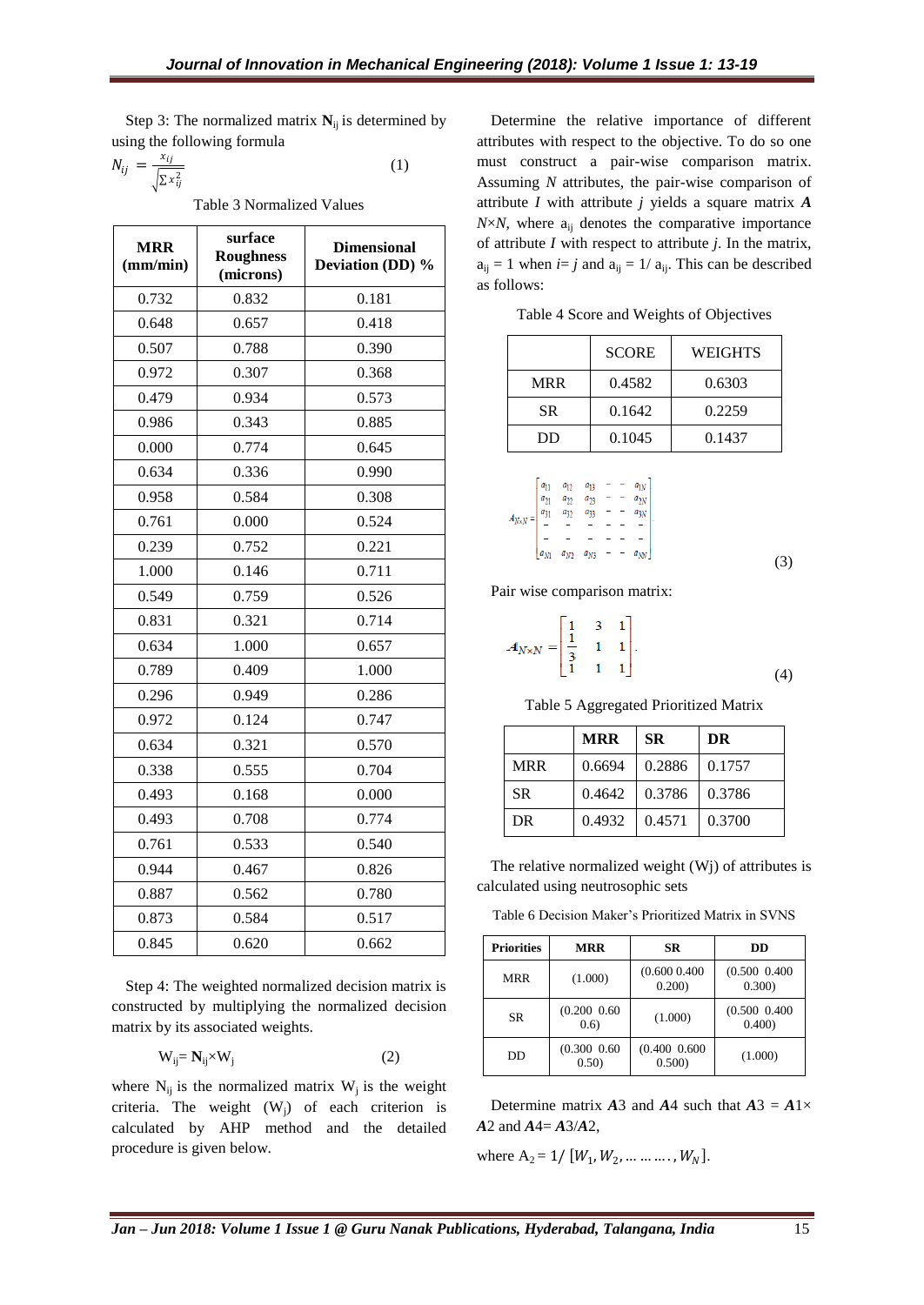| <b>MRR</b><br>(mm/min) | surface<br><b>Roughness</b><br>(microns) | <b>Dimensional</b><br><b>Deviation</b><br>$(DD)$ % |
|------------------------|------------------------------------------|----------------------------------------------------|
| 0.461                  | 0.191                                    | 0.025                                              |
| 0.408                  | 0.151                                    | 0.059                                              |
| 0.319                  | 0.181                                    | 0.055                                              |
| 0.612                  | 0.071                                    | 0.051                                              |
| 0.302                  | 0.215                                    | 0.080                                              |
| 0.621                  | 0.079                                    | 0.124                                              |
| 0.000                  | 0.178                                    | 0.090                                              |
| 0.399                  | 0.077                                    | 0.139                                              |
| 0.603                  | 0.134                                    | 0.043                                              |
| 0.479                  | 0.000                                    | 0.073                                              |
| 0.151                  | 0.173                                    | 0.031                                              |
| 0.630                  | 0.034                                    | 0.100                                              |
| 0.346                  | 0.175                                    | 0.074                                              |
| 0.524                  | 0.074                                    | 0.100                                              |
| 0.399                  | 0.230                                    | 0.092                                              |
| 0.497                  | 0.094                                    | 0.140                                              |
| 0.186                  | 0.218                                    | 0.040                                              |
| 0.612                  | 0.029                                    | 0.105                                              |
| 0.399                  | 0.074                                    | 0.080                                              |
| 0.213                  | 0.128                                    | 0.099                                              |
| 0.311                  | 0.039                                    | 0.000                                              |
| 0.311                  | 0.163                                    | 0.108                                              |
| 0.479                  | 0.123                                    | 0.076                                              |
| 0.595                  | 0.107                                    | 0.116                                              |
| 0.559                  | 0.129                                    | 0.109                                              |
| 0.550                  | 0.134                                    | 0.072                                              |
| 0.532                  | 0.143                                    | 0.093                                              |

Table 7 Weighted Normalized Matrix

# Step 5: Determination of the positive ideal solution  $(A^{**})$  and the negative ideal solution  $(A^*)$ . These are calculated by using Eq. (5) and Eq. (6):

|  | $A^{**} = \{ (maxWij   j \in J), (minWij   j \in J') \},\$ | (5) |
|--|------------------------------------------------------------|-----|
|  |                                                            |     |

|  |  |  | $A^* = \{(\text{minWij}   j \in J), (\text{maxWij}   j \in J')\},\$ | (6) |
|--|--|--|---------------------------------------------------------------------|-----|
|--|--|--|---------------------------------------------------------------------|-----|

### Table 8 POSITIVE IDEAL SOLUTION

| <b>MRR</b><br>(mm/min) | surface<br><b>Roughness</b><br>(microns) | <b>Dimensional</b><br><b>Deviation (DD)</b><br>$\frac{0}{0}$ |
|------------------------|------------------------------------------|--------------------------------------------------------------|
| 0.63000                | 0.00000                                  | 0.00000                                                      |

J= 1, 2, 3,...,  $n -$  where J is associated with the benefit criteria  $J' = 1, 2, 3, \dots, n -$  where  $J'$  is associated with the cost criteria.

# Table 9 NEGATIVE IDEAL SOLUTION

| MRR<br>(mm/min) | surface<br><b>Roughness</b><br>(microns) | <b>Dimensional</b><br><b>Deviation (DD)</b><br>$\frac{0}{0}$ |  |  |  |
|-----------------|------------------------------------------|--------------------------------------------------------------|--|--|--|
| 0.00000         | 0.23000                                  | 0.14000                                                      |  |  |  |

| Table 10 Distance form PIS and NIS |  |  |  |  |
|------------------------------------|--|--|--|--|
|------------------------------------|--|--|--|--|

| <b>DISTANCE</b><br><b>FROM POSITIVE</b><br><b>IDEAL</b><br><b>SOLUTION</b> | <b>DISTANCE FORM</b><br><b>NEGATIVE IDEAL</b><br><b>SOLUTION</b> |
|----------------------------------------------------------------------------|------------------------------------------------------------------|
| 0.256                                                                      | 0.477                                                            |
| 0.275                                                                      | 0.424                                                            |
| 0.364                                                                      | 0.334                                                            |
| 0.089                                                                      | 0.639                                                            |
| 0.401                                                                      | 0.308                                                            |
| 0.147                                                                      | 0.639                                                            |
| 0.661                                                                      | 0.072                                                            |
| 0.280                                                                      | 0.428                                                            |
| 0.144                                                                      | 0.619                                                            |
| 0.168                                                                      | 0.536                                                            |
| 0.510                                                                      | 0.195                                                            |
| 0.105                                                                      | 0.661                                                            |
| 0.341                                                                      | 0.357                                                            |
| 0.164                                                                      | 0.548                                                            |
| 0.338                                                                      | 0.402                                                            |
| 0.215                                                                      | 0.515                                                            |
| 0.496                                                                      | 0.212                                                            |
| 0.110                                                                      | 0.646                                                            |
| 0.255                                                                      | 0.433                                                            |
| 0.447                                                                      | 0.240                                                            |
| 0.322                                                                      | 0.391                                                            |
| 0.375                                                                      | 0.319                                                            |
| 0.209                                                                      | 0.495                                                            |
| 0.162                                                                      | 0.607                                                            |
| 0.184                                                                      | 0.569                                                            |
| 0.172                                                                      | 0.562                                                            |
| 0.196                                                                      | 0.542                                                            |

Step 6: The separation measure is calculated. The separation of each alternative from the positive ideal one is given by:

$$
S_i^{**} = \Sigma(Wij - Aj^{**})^2
$$
,  $j = 1$ , where i = 1, 2,...,*m*. (7)

Similarly, the separation of each alternative from the negative ideal one is given by:

$$
S_i^* = \Sigma(Wij - Aj^*)^2
$$
,  $j = 1$ , where i= 1, 2,...,*m*. (8)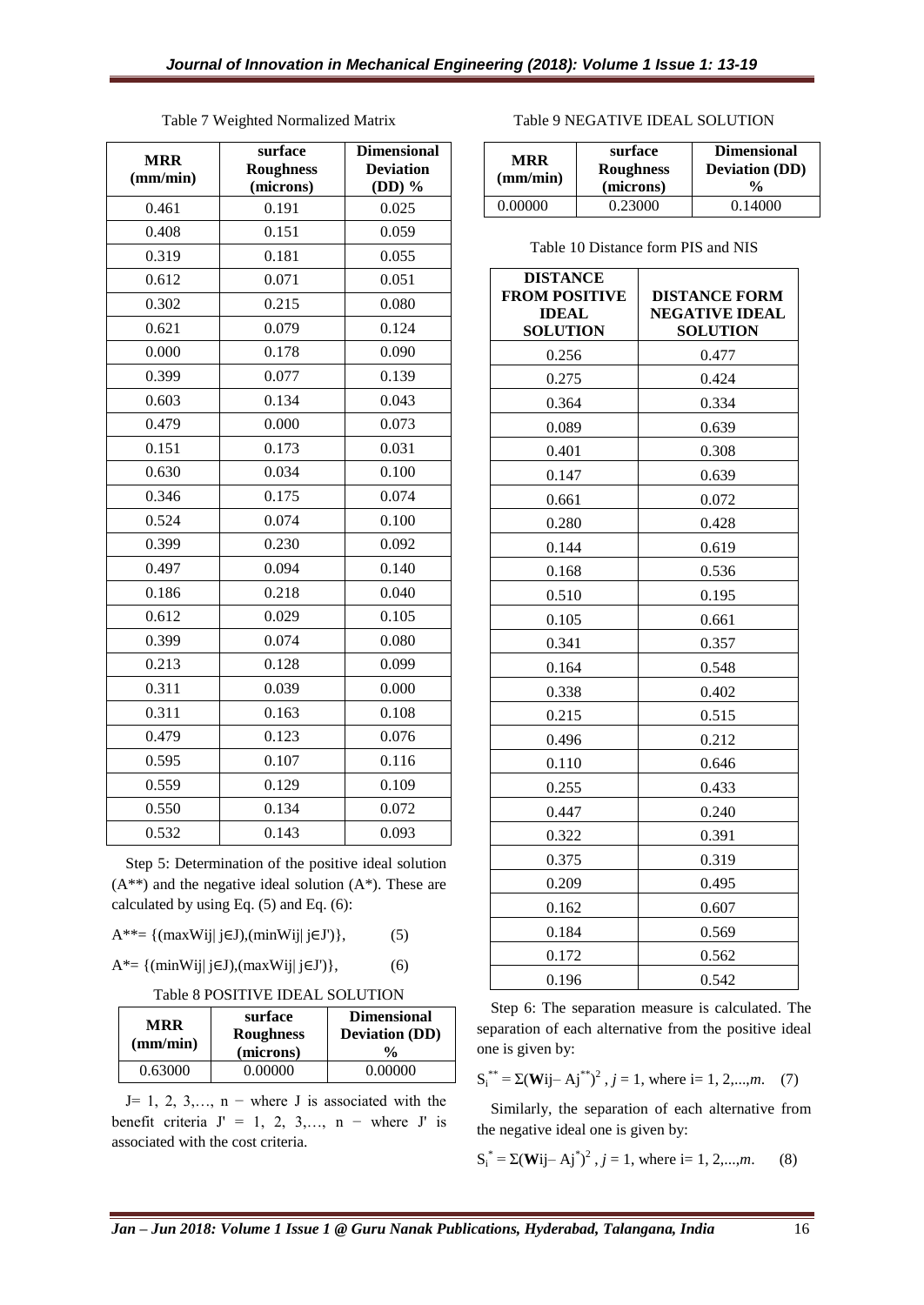Step 7**:** The relative closeness is calculated to the ideal solution.

$$
c_i^* = \frac{s_i^{**}}{s_i^{**} + s_i^*}
$$
 (9)

The larger the  $c_i^*$  value the better is the performance of the alternatives.

Table 11 Relative Correlation Coefficient (RCC)

| L1             | 0.350 |
|----------------|-------|
| L2             | 0.393 |
| L <sub>3</sub> | 0.521 |
| L4             | 0.122 |
| L5             | 0.565 |
| L <sub>6</sub> | 0.187 |
| L7             | 0.902 |
| L8             | 0.396 |
| L9             | 0.188 |
| L10            | 0.238 |
| L11            | 0.724 |
| L12            | 0.137 |
| L13            | 0.489 |
| L14            | 0.230 |
| L15            | 0.457 |
| L16            | 0.294 |
| L17            | 0.701 |
| L18            | 0.145 |
| L19            | 0.371 |
| L20            | 0.651 |
| L21            | 0.452 |
| L22            | 0.540 |
| L23            | 0.296 |
| L24            | 0.210 |
| L25            | 0.244 |
| L26            | 0.234 |
| L27            | 0.266 |

# **4. RESULTS AND DISCUSSION**

The conformation test for the optimal parameter setting with a selected level was conducted to evaluate the quality characteristics for WEDM of SUPERNI 718. From experiment run (Table 8) shows the lowest closeness coefficient, indicating the optimal process parameter set up of Ton-1, Toff-2,CS-2, P-2,WF-1,WT-1,SV-1,SF-2 has the best multiple performance characteristics among the 27 experiments, which can be compared with results of

conformation experiments for validation of results by using Taguchi TOPSIS.

Step 8: Rank the relative closeness value.

Table 12 Ranking Based on RCC

| Rank                     | Exp. No        | <b>RCC</b> |
|--------------------------|----------------|------------|
| $\mathbf{1}$             | $\mathsf{L}4$  | 0.122      |
| $\overline{c}$           | L12            | 0.137      |
| 3                        | L18            | 0.145      |
| $\overline{\mathcal{L}}$ | L <sub>6</sub> | 0.187      |
| 5                        | L9             | 0.188      |
| 6                        | L24            | 0.210      |
| $\overline{7}$           | L14            | 0.230      |
| 8                        | L26            | 0.234      |
| 9                        | L10            | 0.238      |
| 10                       | L25            | 0.244      |
| 11                       | L27            | 0.266      |
| 12                       | L16            | 0.294      |
| 13                       | L23            | 0.296      |
| 14                       | L1             | 0.350      |
| 15                       | L19            | 0.371      |
| 16                       | L2             | 0.393      |
| 17                       | $\mbox{L}8$    | 0.396      |
| 18                       | L21            | 0.452      |
| 19                       | L15            | 0.457      |
| 20                       | L13            | 0.489      |
| 21                       | L <sub>3</sub> | 0.521      |
| 22                       | L22            | 0.540      |
| 23                       | L <sub>5</sub> | 0.565      |
| 24                       | L20            | 0.651      |
| 25                       | L17            | 0.701      |
| 26                       | L11            | 0.724      |
| 27                       | L7             | 0.902      |

Table 13 Response Table for Signal to Noise Ratios

| Level        | Ton  | <b>Toff</b> | <b>CS</b>      | P    | WF    | WТ             | SG    | <b>SF</b> |
|--------------|------|-------------|----------------|------|-------|----------------|-------|-----------|
| $\mathbf{1}$ | 9.35 | 8.297       | 9.20           | 9.44 | 9.313 | 10.6           | 8.767 | 9.87      |
| 2            | 9.86 | 10.3        | 11.8           | 9.72 | 7.41  | 9.15           | 9.79  | 9.69      |
| 3            | 9.45 | 10.0        | 7.60           | 9.49 | 11.9  | 8.84           | 10.1  | 9.10      |
| Delta        | 0.51 | 2.04        | 4.2            | 0.27 | 4.53  | 1.82           | 1.342 | 0.774     |
| Rank         | 7    | 3           | $\overline{c}$ | 8    | 1     | $\overline{4}$ | 5     | 6         |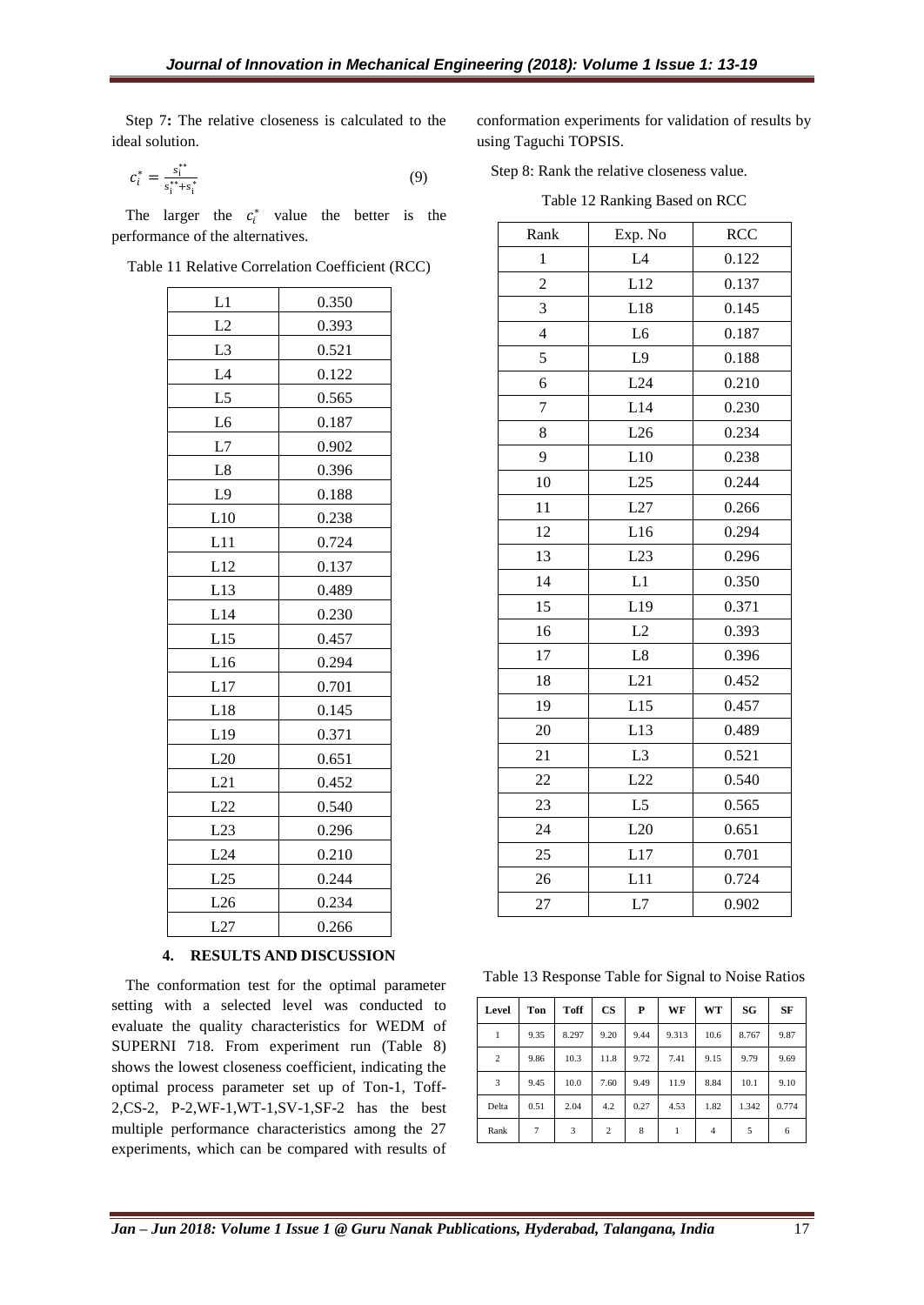| Le<br>vel      | Ton  | Tof<br>f | $\mathbf{CS}$  | P    | WF   | <b>WT</b> | SG   | SF   |
|----------------|------|----------|----------------|------|------|-----------|------|------|
| $\mathbf{1}$   | 0.40 | 0.42     | 0.38           | 0.35 | 0.39 | 0.36      | 0.43 | 0.34 |
|                | 27   | 63       | 33             | 38   | 44   | 60        | 97   | 93   |
| $\overline{2}$ | 0.37 | 0.34     | 0.30           | 0.38 | 0.46 | 0.36      | 0.36 | 0.39 |
|                | 94   | 40       | 19             | 76   | 56   | 70        | 09   | 09   |
| 3              | 0.36 | 0.37     | 0.45           | 0.40 | 0.28 | 0.41      | 0.34 | 0.40 |
|                | 27   | 44       | 96             | 34   | 48   | 18        | 42   | 46   |
| Del            | 0.04 | 0.08     | 0.15           | 0.04 | 0.18 | 0.04      | 0.09 | 0.05 |
| ta             | 00   | 23       | 77             | 97   | 08   | 58        | 54   | 52   |
| Ra<br>nk       | 8    | 4        | $\mathfrak{2}$ | 6    | 1    | 7         | 3    | 5    |

Table 14 Response Table for Means



#### S. No. Response **Characterist** ics Optimal Parameter Combinati on Response characteristic values Predicted at 95% of confidenc e level Avg. of three Conformati on Experiments 1 MRR A2 B2 C2 2 | Ra | D2 E3 F1 | 2.11 | 2.05 G3 H1 0.97 | 1.07 3 DD 0.35 0.326

# **5. CONCLUSION**

The paper represents the selection of optimum process parameters in WEDM process by considering the experimental results for maximizing the material removal rate and minimizing surface roughness and dimensional deviation of the desired work piece. The suggested multi-response approach using TOPSIS and SVNS method in combination with Taguchi's robust design methodology is quite capable for any type of optimization problem involving any number of responses.

#### **REFERENCES**

- [1] Wonkyu Bang, Byeong-Yun Chang, "Quality factor analysis of metal working process with AHP," International Journal of Production Research, vol. 51, no. 19, 2013, pp.5741-5756.
- [2] V. S. Gadakh, "Parametric optimization of wire electrical discharge machining using TOPSIS method," Advances in Production Engineering and Management, vol. 3, 2012, pp.157-164.
- [3] J. L. Lin, C. L. Lin, "The use of grey-fuzzy logic for the optimization of the manufacturing process," Journal of Materials Processing Technology, vol. 160, 2005, pp.9-14.
- [4] V. Muthu kumar, A. Suresh Babu, R. Venkatasamy, M. Raajenthiren, "Optimization of the WEDM parameters on machining in colony 800 Super alloy with multiple quality characteristics," International Journal for Engineering Science and Technologies, vol. 1, no. 2, 2010, pp.6-15.
- [5] R. D. Prabhakaran, B. J. C. Babu, V. P. Agarwal, "Optimum Selection of a Composite Product System Using MADM Approach," Material and Manufacturing Processes, vol. 21, no. 8, 2016, pp.883- 891.
- [6] R. V. Rao, "Evaluation of work materials using a combined multiple attribute decision-making method," The International Journal of Advanced Manufacturing Technology, vol. 28, no. 3-4, 2006, pp.221- 227.



Fig. 1 Main Effects Plot for SN Ratios



Fig. 2 Main Effects Plot for Means

From Taguchi TOPSIS design optimal are Ton-2, Toff-2, CS-2, P-2, WF-3, WT-1, SG-3, SF-1. The response values obtained from conformation experiment are shown in Table 11. The corresponding improvement in material removal rate is 10.3%, surface roughness and dimensional deviation are 2.84% and 6.9% respectively.